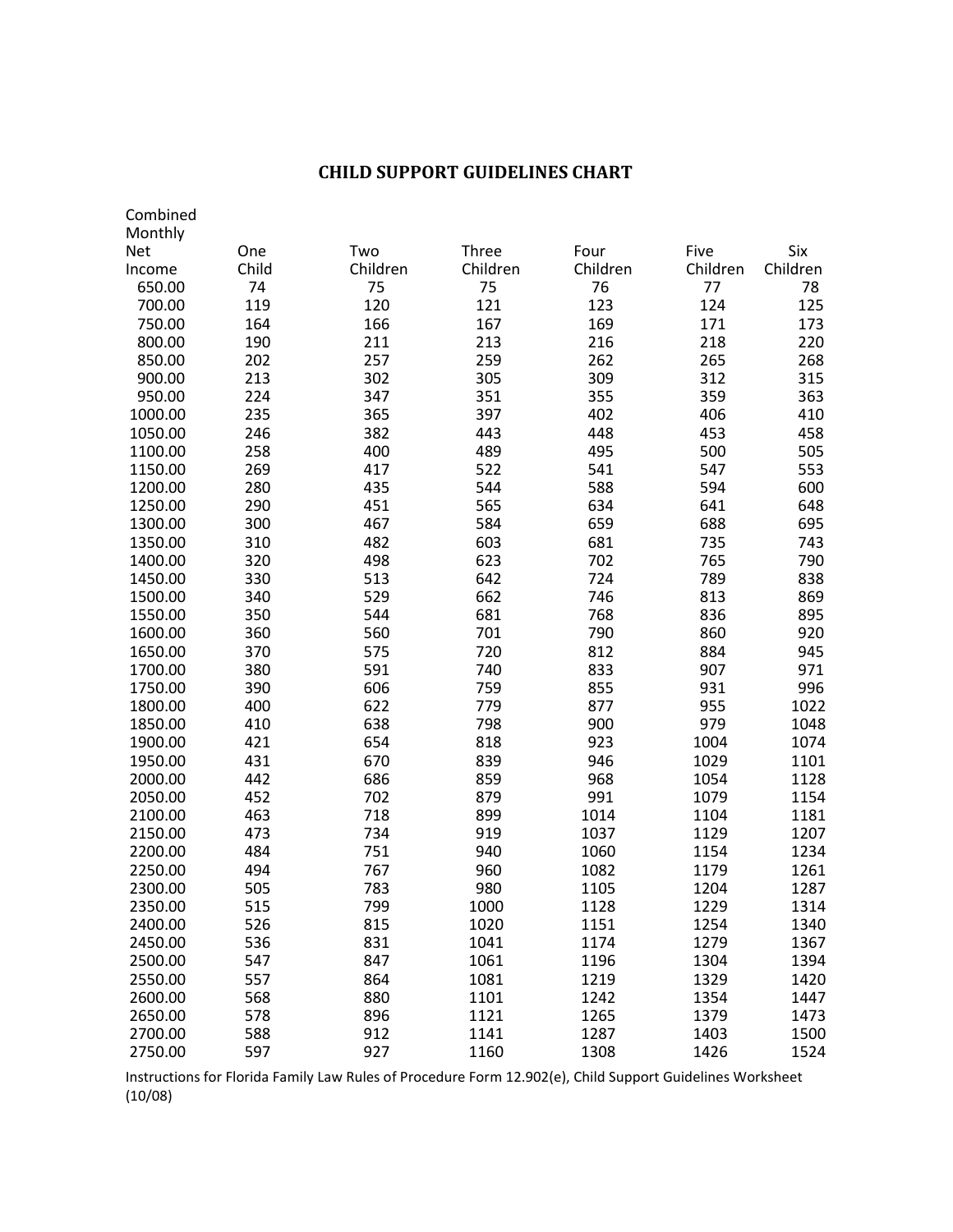| 2800.00    | 607   | 941      | 1178     | 1328     | 1448     | 1549     |
|------------|-------|----------|----------|----------|----------|----------|
| Combined   |       |          |          |          |          |          |
| Monthly    |       |          |          |          |          |          |
| <b>Net</b> | One   | Two      | Three    | Four     | Five     | Six      |
| Income     | Child | Children | Children | Children | Children | Children |
| 2850.00    | 616   | 956      | 1197     | 1349     | 1471     | 1573     |
| 2900.00    | 626   | 971      | 1215     | 1370     | 1494     | 1598     |
| 2950.00    | 635   | 986      | 1234     | 1391     | 1517     | 1622     |
| 3000.00    | 644   | 1001     | 1252     | 1412     | 1540     | 1647     |
| 3050.00    | 654   | 1016     | 1271     | 1433     | 1563     | 1671     |
| 3100.00    | 663   | 1031     | 1289     | 1453     | 1586     | 1695     |
| 3150.00    | 673   | 1045     | 1308     | 1474     | 1608     | 1720     |
| 3200.00    | 682   | 1060     | 1327     | 1495     | 1631     | 1744     |
| 3250.00    | 691   | 1075     | 1345     | 1516     | 1654     | 1769     |
| 3300.00    | 701   | 1090     | 1364     | 1537     | 1677     | 1793     |
| 3350.00    | 710   | 1105     | 1382     | 1558     | 1700     | 1818     |
| 3400.00    | 720   | 1120     | 1401     | 1579     | 1723     | 1842     |
| 3450.00    | 729   | 1135     | 1419     | 1599     | 1745     | 1867     |
| 3500.00    | 738   | 1149     | 1438     | 1620     | 1768     | 1891     |
| 3550.00    | 748   | 1164     | 1456     | 1641     | 1791     | 1915     |
| 3600.00    | 757   | 1179     | 1475     | 1662     | 1814     | 1940     |
| 3650.00    | 767   | 1194     | 1493     | 1683     | 1837     | 1964     |
| 3700.00    | 776   | 1208     | 1503     | 1702     | 1857     | 1987     |
| 3750.00    | 784   | 1221     | 1520     | 1721     | 1878     | 2009     |
| 3800.00    | 793   | 1234     | 1536     | 1740     | 1899     | 2031     |
| 3850.00    | 802   | 1248     | 1553     | 1759     | 1920     | 2053     |
| 3900.00    | 811   | 1261     | 1570     | 1778     | 1940     | 2075     |
| 3950.00    | 819   | 1275     | 1587     | 1797     | 1961     | 2097     |
| 4000.00    | 828   | 1288     | 1603     | 1816     | 1982     | 2119     |
| 4050.00    | 837   | 1302     | 1620     | 1835     | 2002     | 2141     |
| 4100.00    | 846   | 1315     | 1637     | 1854     | 2023     | 2163     |
| 4150.00    | 854   | 1329     | 1654     | 1873     | 2044     | 2185     |
| 4200.00    | 863   | 1342     | 1670     | 1892     | 2064     | 2207     |
| 4250.00    | 872   | 1355     | 1687     | 1911     | 2085     | 2229     |
| 4300.00    | 881   | 1369     | 1704     | 1930     | 2106     | 2251     |
| 4350.00    | 889   | 1382     | 1721     | 1949     | 2127     | 2273     |
| 4400.00    | 898   | 1396     | 1737     | 1968     | 2147     | 2295     |
| 4450.00    | 907   | 1409     | 1754     | 1987     | 2168     | 2317     |
| 4500.00    | 916   | 1423     | 1771     | 2006     | 2189     | 2339     |
| 4550.00    | 924   | 1436     | 1788     | 2024     | 2209     | 2361     |
| 4600.00    | 933   | 1450     | 1804     | 2043     | 2230     | 2384     |
| 4650.00    | 942   | 1463     | 1821     | 2062     | 2251     | 2406     |
| 4700.00    | 951   | 1477     | 1838     | 2081     | 2271     | 2428     |
|            |       |          |          | 2100     |          |          |
| 4750.00    | 959   | 1490     | 1855     |          | 2292     | 2450     |
| 4800.00    | 968   | 1503     | 1871     | 2119     | 2313     | 2472     |
| 4850.00    | 977   | 1517     | 1888     | 2138     | 2334     | 2494     |
| 4900.00    | 986   | 1530     | 1905     | 2157     | 2354     | 2516     |
| 4950.00    | 993   | 1542     | 1927     | 2174     | 2372     | 2535     |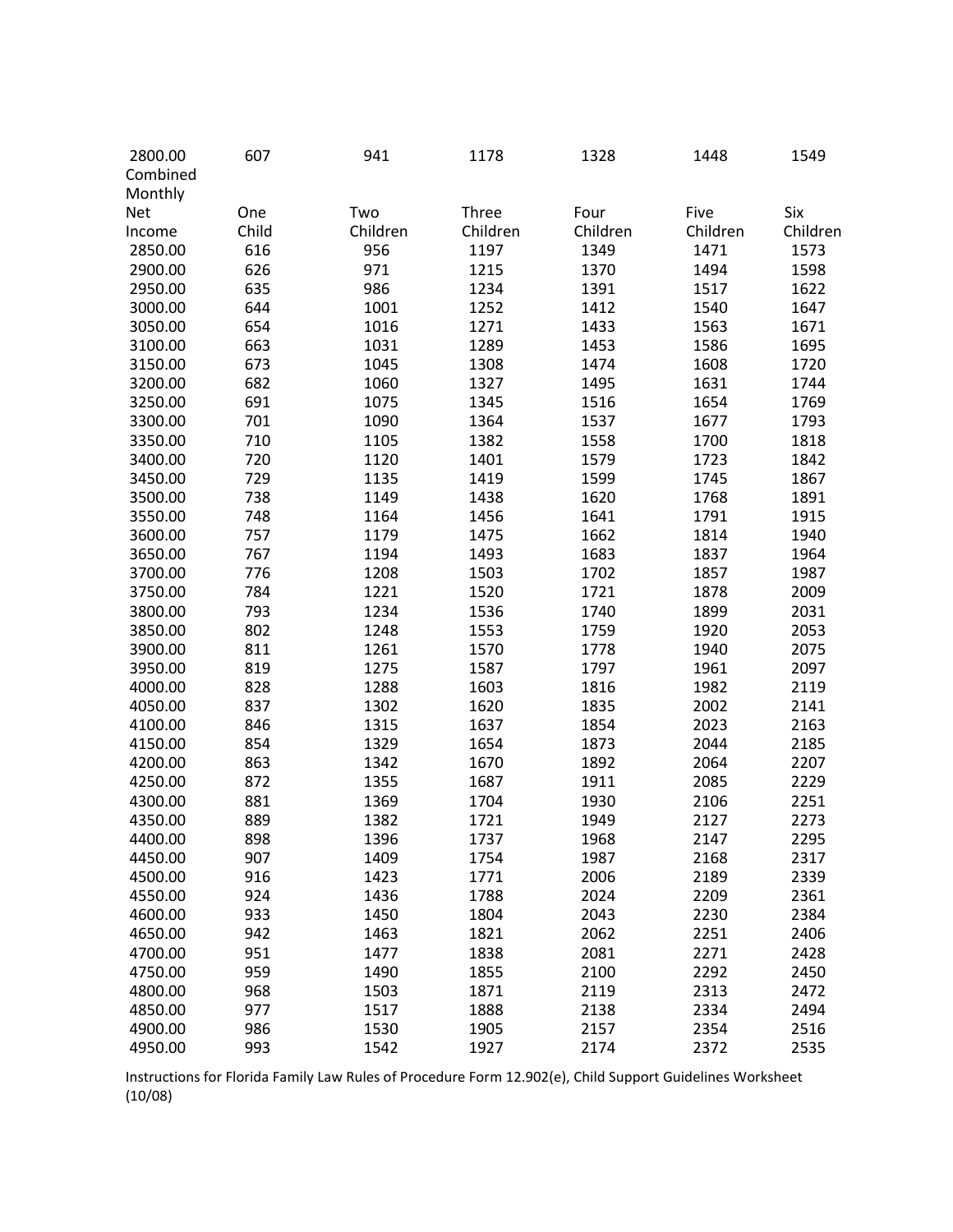| Monthly<br>Six<br><b>Net</b><br>Two<br>Three<br>Four<br>Five<br>One<br>Child<br>Children<br>Children<br>Children<br>Children<br>Children<br>Income<br>5000.00<br>1000<br>1551<br>1939<br>2387<br>2551<br>2188<br>1006<br>1561<br>1952<br>2202<br>2402<br>2567<br>5050.00<br>5100.00<br>1013<br>1571<br>1964<br>2215<br>2417<br>2583<br>5150.00<br>1019<br>1580<br>1976<br>2229<br>2432<br>2599<br>1025<br>1590<br>1988<br>2243<br>2447<br>2615<br>5200.00<br>1032<br>1599<br>2000<br>2256<br>2462<br>2631<br>5250.00<br>1038<br>1609<br>2012<br>2270<br>2477<br>2647<br>5300.00<br>1045<br>1619<br>2024<br>2283<br>2492<br>2663<br>5350.00<br>1051<br>1628<br>2037<br>2297<br>2507<br>5400.00<br>2679<br>1057<br>1638<br>2049<br>2311<br>2522<br>2695<br>5450.00<br>1064<br>1647<br>2061<br>2324<br>2537<br>2711<br>5500.00<br>1070<br>1657<br>2073<br>2552<br>2727<br>5550.00<br>2338<br>1077<br>1667<br>2085<br>2352<br>2567<br>2743<br>5600.00 |  |
|---------------------------------------------------------------------------------------------------------------------------------------------------------------------------------------------------------------------------------------------------------------------------------------------------------------------------------------------------------------------------------------------------------------------------------------------------------------------------------------------------------------------------------------------------------------------------------------------------------------------------------------------------------------------------------------------------------------------------------------------------------------------------------------------------------------------------------------------------------------------------------------------------------------------------------------------------|--|
|                                                                                                                                                                                                                                                                                                                                                                                                                                                                                                                                                                                                                                                                                                                                                                                                                                                                                                                                                   |  |
|                                                                                                                                                                                                                                                                                                                                                                                                                                                                                                                                                                                                                                                                                                                                                                                                                                                                                                                                                   |  |
|                                                                                                                                                                                                                                                                                                                                                                                                                                                                                                                                                                                                                                                                                                                                                                                                                                                                                                                                                   |  |
|                                                                                                                                                                                                                                                                                                                                                                                                                                                                                                                                                                                                                                                                                                                                                                                                                                                                                                                                                   |  |
|                                                                                                                                                                                                                                                                                                                                                                                                                                                                                                                                                                                                                                                                                                                                                                                                                                                                                                                                                   |  |
|                                                                                                                                                                                                                                                                                                                                                                                                                                                                                                                                                                                                                                                                                                                                                                                                                                                                                                                                                   |  |
|                                                                                                                                                                                                                                                                                                                                                                                                                                                                                                                                                                                                                                                                                                                                                                                                                                                                                                                                                   |  |
|                                                                                                                                                                                                                                                                                                                                                                                                                                                                                                                                                                                                                                                                                                                                                                                                                                                                                                                                                   |  |
|                                                                                                                                                                                                                                                                                                                                                                                                                                                                                                                                                                                                                                                                                                                                                                                                                                                                                                                                                   |  |
|                                                                                                                                                                                                                                                                                                                                                                                                                                                                                                                                                                                                                                                                                                                                                                                                                                                                                                                                                   |  |
|                                                                                                                                                                                                                                                                                                                                                                                                                                                                                                                                                                                                                                                                                                                                                                                                                                                                                                                                                   |  |
|                                                                                                                                                                                                                                                                                                                                                                                                                                                                                                                                                                                                                                                                                                                                                                                                                                                                                                                                                   |  |
|                                                                                                                                                                                                                                                                                                                                                                                                                                                                                                                                                                                                                                                                                                                                                                                                                                                                                                                                                   |  |
|                                                                                                                                                                                                                                                                                                                                                                                                                                                                                                                                                                                                                                                                                                                                                                                                                                                                                                                                                   |  |
|                                                                                                                                                                                                                                                                                                                                                                                                                                                                                                                                                                                                                                                                                                                                                                                                                                                                                                                                                   |  |
|                                                                                                                                                                                                                                                                                                                                                                                                                                                                                                                                                                                                                                                                                                                                                                                                                                                                                                                                                   |  |
| 1083<br>1676<br>2097<br>2582<br>2759<br>5650.00<br>2365                                                                                                                                                                                                                                                                                                                                                                                                                                                                                                                                                                                                                                                                                                                                                                                                                                                                                           |  |
| 1089<br>1686<br>2597<br>5700.00<br>2109<br>2379<br>2775                                                                                                                                                                                                                                                                                                                                                                                                                                                                                                                                                                                                                                                                                                                                                                                                                                                                                           |  |
| 1096<br>1695<br>2122<br>2393<br>2612<br>2791<br>5750.00                                                                                                                                                                                                                                                                                                                                                                                                                                                                                                                                                                                                                                                                                                                                                                                                                                                                                           |  |
| 1102<br>1705<br>2134<br>2406<br>2627<br>2807<br>5800.00                                                                                                                                                                                                                                                                                                                                                                                                                                                                                                                                                                                                                                                                                                                                                                                                                                                                                           |  |
| 1107<br>1713<br>2144<br>2418<br>2639<br>2820<br>5850.00                                                                                                                                                                                                                                                                                                                                                                                                                                                                                                                                                                                                                                                                                                                                                                                                                                                                                           |  |
| 5900.00<br>1111<br>1721<br>2155<br>2429<br>2651<br>2833                                                                                                                                                                                                                                                                                                                                                                                                                                                                                                                                                                                                                                                                                                                                                                                                                                                                                           |  |
| 1116<br>1729<br>2165<br>2440<br>2663<br>2847<br>5950.00                                                                                                                                                                                                                                                                                                                                                                                                                                                                                                                                                                                                                                                                                                                                                                                                                                                                                           |  |
|                                                                                                                                                                                                                                                                                                                                                                                                                                                                                                                                                                                                                                                                                                                                                                                                                                                                                                                                                   |  |
| 1121<br>1737<br>2175<br>2451<br>2676<br>2860<br>6000.00                                                                                                                                                                                                                                                                                                                                                                                                                                                                                                                                                                                                                                                                                                                                                                                                                                                                                           |  |
| 1126<br>1746<br>2185<br>2462<br>2688<br>6050.00<br>2874                                                                                                                                                                                                                                                                                                                                                                                                                                                                                                                                                                                                                                                                                                                                                                                                                                                                                           |  |
| 1131<br>1754<br>2196<br>2700<br>6100.00<br>2473<br>2887                                                                                                                                                                                                                                                                                                                                                                                                                                                                                                                                                                                                                                                                                                                                                                                                                                                                                           |  |
| 1136<br>1762<br>2206<br>2484<br>2712<br>2900<br>6150.00                                                                                                                                                                                                                                                                                                                                                                                                                                                                                                                                                                                                                                                                                                                                                                                                                                                                                           |  |
| 1141<br>1770<br>2216<br>2495<br>2724<br>2914<br>6200.00                                                                                                                                                                                                                                                                                                                                                                                                                                                                                                                                                                                                                                                                                                                                                                                                                                                                                           |  |
| 1145<br>1778<br>2227<br>2506<br>2737<br>2927<br>6250.00                                                                                                                                                                                                                                                                                                                                                                                                                                                                                                                                                                                                                                                                                                                                                                                                                                                                                           |  |
| 1150<br>1786<br>2237<br>2517<br>2749<br>6300.00<br>2941                                                                                                                                                                                                                                                                                                                                                                                                                                                                                                                                                                                                                                                                                                                                                                                                                                                                                           |  |
| 1155<br>1795<br>2247<br>2529<br>2761<br>2954<br>6350.00                                                                                                                                                                                                                                                                                                                                                                                                                                                                                                                                                                                                                                                                                                                                                                                                                                                                                           |  |
| 1160<br>1803<br>2258<br>2773<br>6400.00<br>2540<br>2967                                                                                                                                                                                                                                                                                                                                                                                                                                                                                                                                                                                                                                                                                                                                                                                                                                                                                           |  |
| 1165<br>1811<br>2268<br>2785<br>2981<br>6450.00<br>2551                                                                                                                                                                                                                                                                                                                                                                                                                                                                                                                                                                                                                                                                                                                                                                                                                                                                                           |  |
| 2278<br>2562<br>2798<br>2994<br>6500.00<br>1170<br>1819                                                                                                                                                                                                                                                                                                                                                                                                                                                                                                                                                                                                                                                                                                                                                                                                                                                                                           |  |
| 1827<br>6550.00<br>1175<br>2288<br>2573<br>2810<br>3008                                                                                                                                                                                                                                                                                                                                                                                                                                                                                                                                                                                                                                                                                                                                                                                                                                                                                           |  |
| 1179<br>1835<br>2299<br>2584<br>2822<br>3021<br>6600.00                                                                                                                                                                                                                                                                                                                                                                                                                                                                                                                                                                                                                                                                                                                                                                                                                                                                                           |  |
| 6650.00<br>2309<br>2595<br>2834<br>3034<br>1184<br>1843                                                                                                                                                                                                                                                                                                                                                                                                                                                                                                                                                                                                                                                                                                                                                                                                                                                                                           |  |
| 1189<br>1850<br>2317<br>2604<br>2845<br>6700.00<br>3045                                                                                                                                                                                                                                                                                                                                                                                                                                                                                                                                                                                                                                                                                                                                                                                                                                                                                           |  |
| 3055<br>6750.00<br>1193<br>1856<br>2325<br>2613<br>2854                                                                                                                                                                                                                                                                                                                                                                                                                                                                                                                                                                                                                                                                                                                                                                                                                                                                                           |  |
| 6800.00<br>1196<br>1862<br>2332<br>2621<br>2863<br>3064                                                                                                                                                                                                                                                                                                                                                                                                                                                                                                                                                                                                                                                                                                                                                                                                                                                                                           |  |
| 1200<br>3074<br>6850.00<br>1868<br>2340<br>2630<br>2872                                                                                                                                                                                                                                                                                                                                                                                                                                                                                                                                                                                                                                                                                                                                                                                                                                                                                           |  |
| 1204<br>6900.00<br>1873<br>2347<br>2639<br>2882<br>3084                                                                                                                                                                                                                                                                                                                                                                                                                                                                                                                                                                                                                                                                                                                                                                                                                                                                                           |  |
| 1208<br>2355<br>2891<br>6950.00<br>1879<br>2647<br>3094                                                                                                                                                                                                                                                                                                                                                                                                                                                                                                                                                                                                                                                                                                                                                                                                                                                                                           |  |
| 2362<br>7000.00<br>1212<br>1885<br>2656<br>2900<br>3103                                                                                                                                                                                                                                                                                                                                                                                                                                                                                                                                                                                                                                                                                                                                                                                                                                                                                           |  |
| 1216<br>7050.00<br>1891<br>2370<br>2664<br>2909<br>3113                                                                                                                                                                                                                                                                                                                                                                                                                                                                                                                                                                                                                                                                                                                                                                                                                                                                                           |  |
| 1220<br>1897<br>3123<br>7100.00<br>2378<br>2673<br>2919                                                                                                                                                                                                                                                                                                                                                                                                                                                                                                                                                                                                                                                                                                                                                                                                                                                                                           |  |
| 7150.00<br>1224<br>2385<br>2681<br>2928<br>3133<br>1903                                                                                                                                                                                                                                                                                                                                                                                                                                                                                                                                                                                                                                                                                                                                                                                                                                                                                           |  |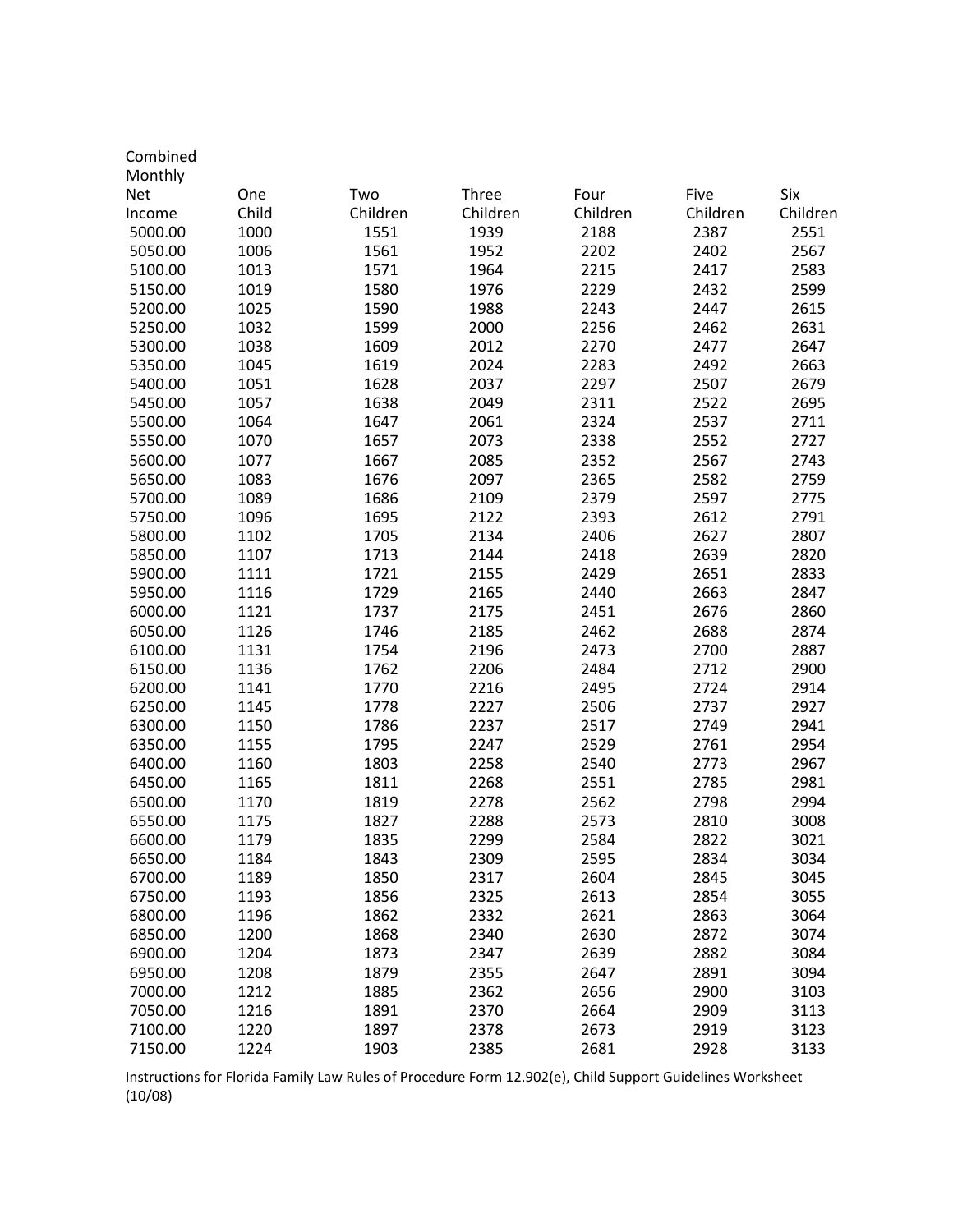| Combined |       |          |          |          |          |          |
|----------|-------|----------|----------|----------|----------|----------|
| Monthly  |       |          |          |          |          |          |
| Net      | One   | Two      | Three    | Four     | Five     | Six      |
| Income   | Child | Children | Children | Children | Children | Children |
| 7200.00  | 1228  | 1909     | 2393     | 2690     | 2937     | 3142     |
| 7250.00  | 1232  | 1915     | 2400     | 2698     | 2946     | 3152     |
| 7300.00  | 1235  | 1921     | 2408     | 2707     | 2956     | 3162     |
| 7350.00  | 1239  | 1927     | 2415     | 2716     | 2965     | 3172     |
| 7400.00  | 1243  | 1933     | 2423     | 2724     | 2974     | 3181     |
| 7450.00  | 1247  | 1939     | 2430     | 2733     | 2983     | 3191     |
| 7500.00  | 1251  | 1945     | 2438     | 2741     | 2993     | 3201     |
| 7550.00  | 1255  | 1951     | 2446     | 2750     | 3002     | 3211     |
| 7600.00  | 1259  | 1957     | 2453     | 2758     | 3011     | 3220     |
| 7650.00  | 1263  | 1963     | 2461     | 2767     | 3020     | 3230     |
| 7700.00  | 1267  | 1969     | 2468     | 2775     | 3030     | 3240     |
| 7750.00  | 1271  | 1975     | 2476     | 2784     | 3039     | 3250     |
| 7800.00  | 1274  | 1981     | 2483     | 2792     | 3048     | 3259     |
| 7850.00  | 1278  | 1987     | 2491     | 2801     | 3057     | 3269     |
| 7900.00  | 1282  | 1992     | 2498     | 2810     | 3067     | 3279     |
| 7950.00  | 1286  | 1998     | 2506     | 2818     | 3076     | 3289     |
| 8000.00  | 1290  | 2004     | 2513     | 2827     | 3085     | 3298     |
| 8050.00  | 1294  | 2010     | 2521     | 2835     | 3094     | 3308     |
| 8100.00  | 1298  | 2016     | 2529     | 2844     | 3104     | 3318     |
| 8150.00  | 1302  | 2022     | 2536     | 2852     | 3113     | 3328     |
| 8200.00  | 1306  | 2028     | 2544     | 2861     | 3122     | 3337     |
| 8250.00  | 1310  | 2034     | 2551     | 2869     | 3131     | 3347     |
| 8300.00  | 1313  | 2040     | 2559     | 2878     | 3141     | 3357     |
| 8350.00  | 1317  | 2046     | 2566     | 2887     | 3150     | 3367     |
| 8400.00  | 1321  | 2052     | 2574     | 2895     | 3159     | 3376     |
| 8450.00  | 1325  | 2058     | 2581     | 2904     | 3168     | 3386     |
| 8500.00  | 1329  | 2064     | 2589     | 2912     | 3178     | 3396     |
| 8550.00  | 1333  | 2070     | 2597     | 2921     | 3187     | 3406     |
| 8600.00  | 1337  | 2076     | 2604     | 2929     | 3196     | 3415     |
| 8650.00  | 1341  | 2082     | 2612     | 2938     | 3205     | 3425     |
| 8700.00  | 1345  | 2088     | 2619     | 2946     | 3215     | 3435     |
| 8750.00  | 1349  | 2094     | 2627     | 2955     | 3224     | 3445     |
| 8800.00  | 1352  | 2100     | 2634     | 2963     | 3233     | 3454     |
| 8850.00  | 1356  | 2106     | 2642     | 2972     | 3242     | 3464     |
| 8900.00  | 1360  | 2111     | 2649     | 2981     | 3252     | 3474     |
| 8950.00  | 1364  | 2117     | 2657     | 2989     | 3261     | 3484     |
| 9000.00  | 1368  | 2123     | 2664     | 2998     | 3270     | 3493     |
| 9050.00  | 1372  | 2129     | 2672     | 3006     | 3279     |          |
|          | 1376  |          |          |          | 3289     | 3503     |
| 9100.00  |       | 2135     | 2680     | 3015     |          | 3513     |
| 9150.00  | 1380  | 2141     | 2687     | 3023     | 3298     | 3523     |
| 9200.00  | 1384  | 2147     | 2695     | 3032     | 3307     | 3532     |
| 9250.00  | 1388  | 2153     | 2702     | 3040     | 3316     | 3542     |
| 9300.00  | 1391  | 2159     | 2710     | 3049     | 3326     | 3552     |
| 9350.00  | 1395  | 2165     | 2717     | 3058     | 3335     | 3562     |
| 9400.00  | 1399  | 2171     | 2725     | 3066     | 3344     | 3571     |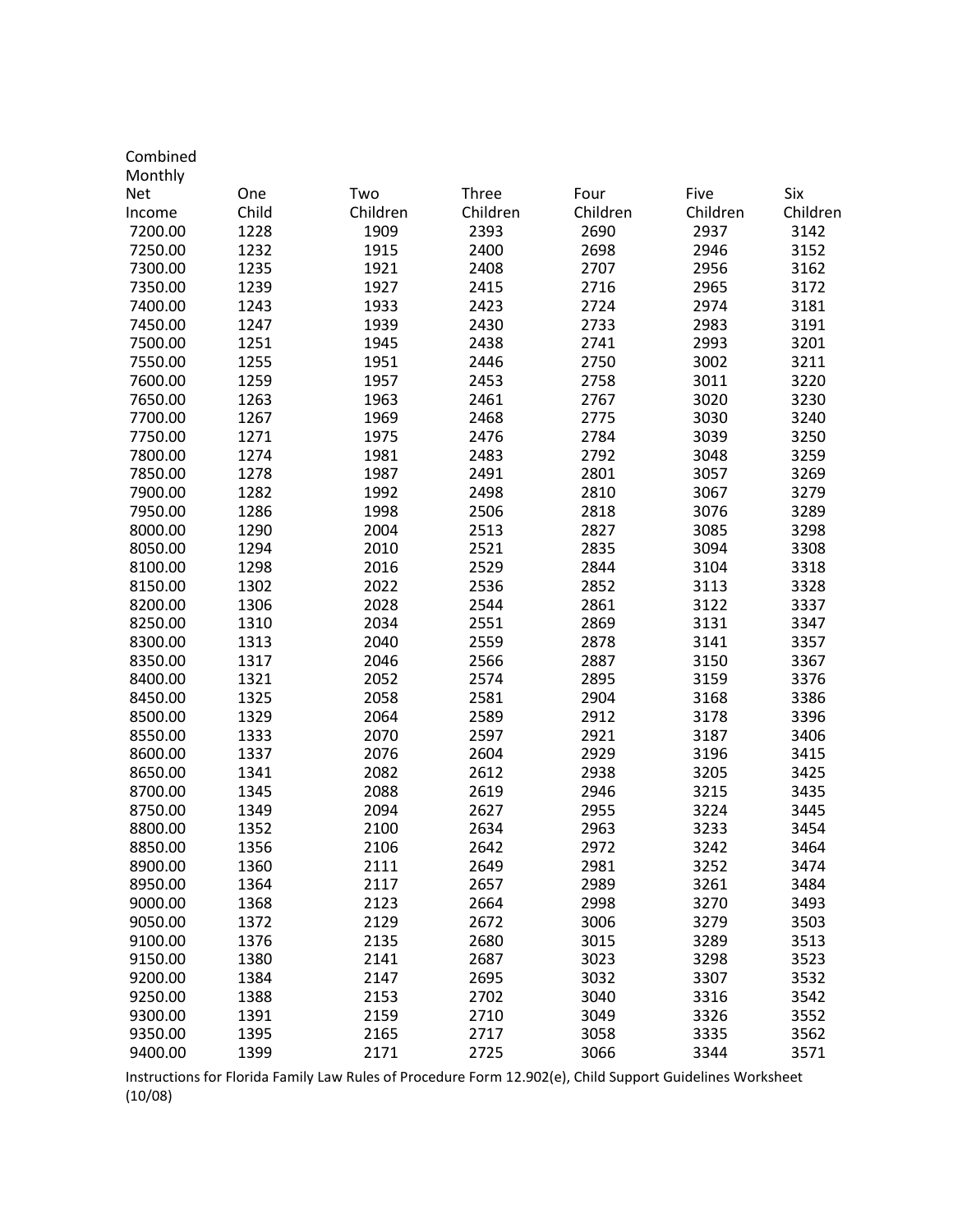| Combined |            |          |              |          |          |          |
|----------|------------|----------|--------------|----------|----------|----------|
| Monthly  |            |          |              |          |          |          |
| Net      | <b>One</b> | Two      | <b>Three</b> | Four     | Five     | Six      |
| Income   | Child      | Children | Children     | Children | Children | Children |
| 9450.00  | 1403       | 2177     | 2732         | 3075     | 3353     | 3581     |
| 9500.00  | 1407       | 2183     | 2740         | 3083     | 3363     | 3591     |
| 9550.00  | 1411       | 2189     | 2748         | 3092     | 3372     | 3601     |
| 9600.00  | 1415       | 2195     | 2755         | 3100     | 3381     | 3610     |
| 9650.00  | 1419       | 2201     | 2763         | 3109     | 3390     | 3620     |
| 9700.00  | 1422       | 2206     | 2767         | 3115     | 3396     | 3628     |
| 9750.00  | 1425       | 2210     | 2772         | 3121     | 3402     | 3634     |
| 9800.00  | 1427       | 2213     | 2776         | 3126     | 3408     | 3641     |
| 9850.00  | 1430       | 2217     | 2781         | 3132     | 3414     | 3647     |
| 9900.00  | 1432       | 2221     | 2786         | 3137     | 3420     | 3653     |
| 9950.00  | 1435       | 2225     | 2791         | 3143     | 3426     | 3659     |
| 10000.00 | 1437       | 2228     | 2795         | 3148     | 3432     | 3666     |
|          |            |          |              |          |          |          |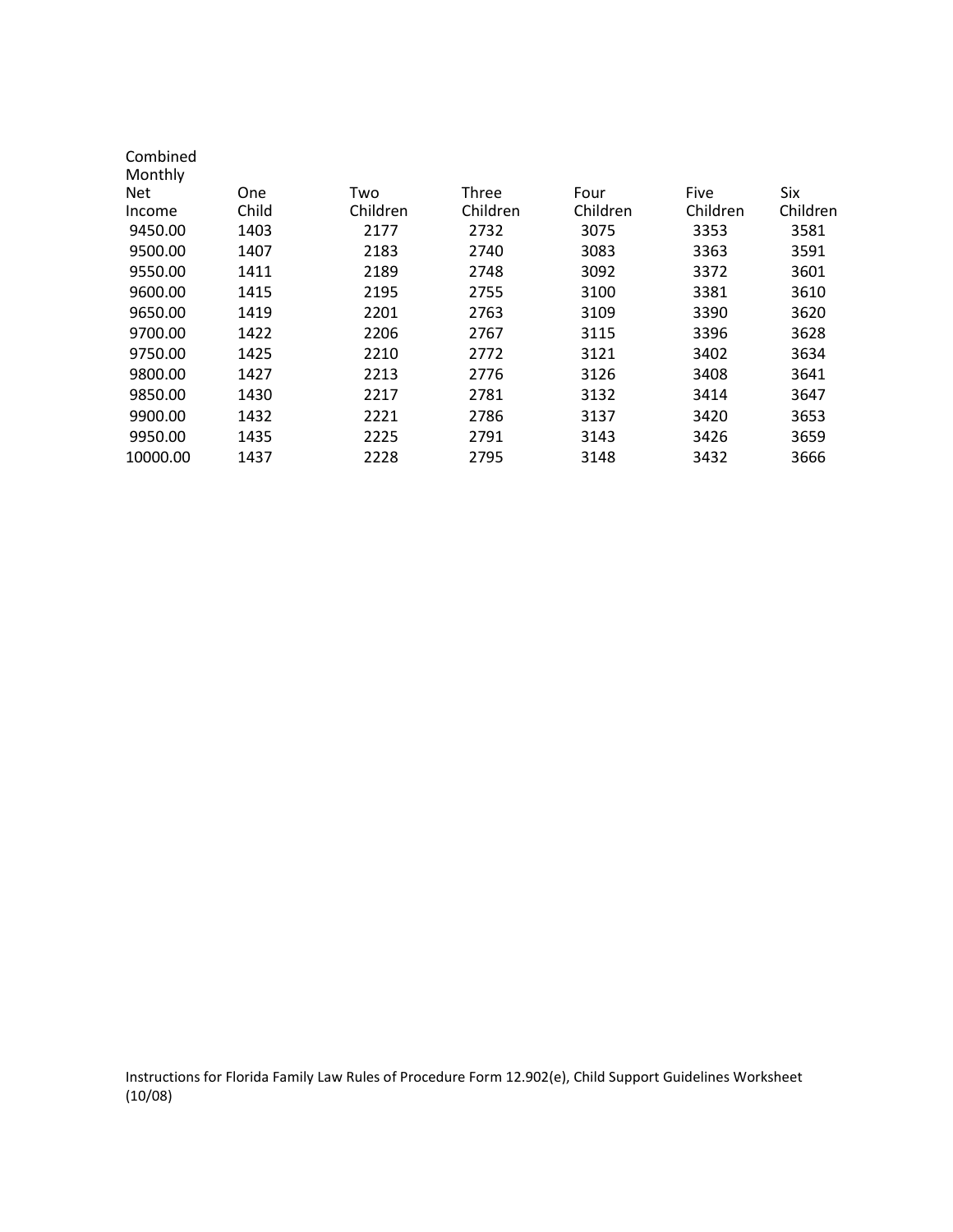| IN THE CIRCUIT COURT OF THE | <b>JUDICIAL CIRCUIT,</b> |
|-----------------------------|--------------------------|
| IN AND FOR                  | <b>COUNTY, FLORIDA</b>   |
|                             | Case No.:                |
|                             | Division:                |
|                             |                          |
| Petitioner,                 |                          |
| and                         |                          |

Respondent.

## **NOTICE OF FILING CHILD SUPPORT GUIDELINES WORKSHEET**

PLEASE TAKE NOTICE, that  ${name}$  /  ${name}$  /  ${name}$  /  ${time}$  /  ${time}$  /  ${time}$  /  ${time}$  /  ${time}$  /  ${time}$  /  ${time}$  /  ${time}$  /  ${time}$  /  ${time}$  /  ${time}$  /  ${time}$  /  ${time}$  /  ${time}$  /  ${time}$  /  ${time}$  /  ${time}$  /  ${time}$  /  ${time}$  /  ${time}$  /  ${time}$  /  ${time}$ 

Support Guidelines Worksheet attached and labeled Exhibit 1.

## **CERTIFICATE OF SERVICE**

I certify that a copy of this Notice of Filing with the Child Support Guidelines Worksheet

was [ √ **one** only] ( ) mailed ( ) faxed and mailed ( ) hand delivered to the person(s) listed

below on *{date}* .

,

|  |  | Other party or his/her attorney: |  |
|--|--|----------------------------------|--|
|  |  |                                  |  |

| Name:             |  |
|-------------------|--|
| Address:          |  |
| City, State, Zip: |  |
| Fax Number:       |  |
| Date:             |  |

| Signature of Party<br><b>Printed Name:</b> |  |
|--------------------------------------------|--|
| Address:                                   |  |
| City, State, Zip:                          |  |
| Telephone Number:                          |  |
| Fax Number:                                |  |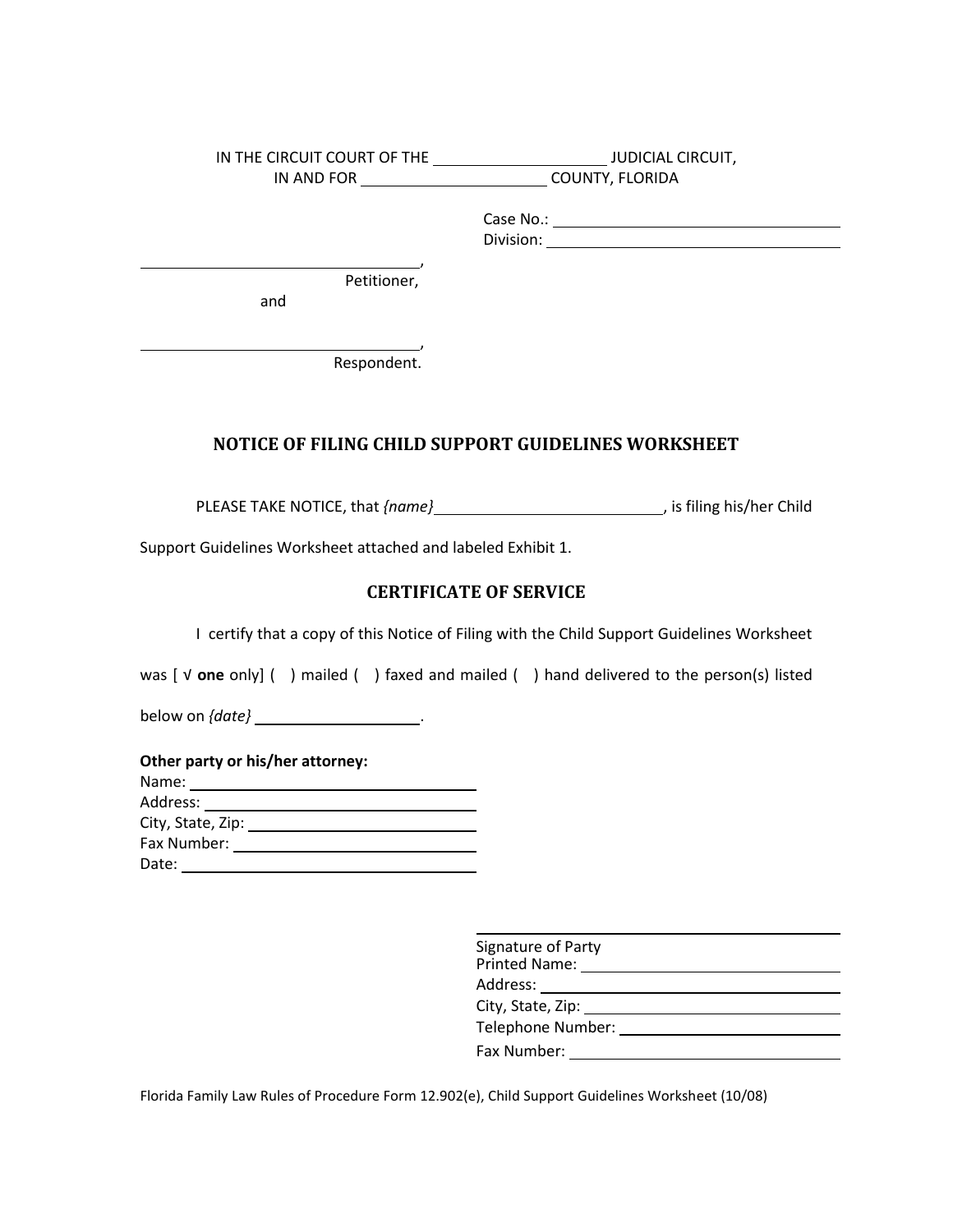| <b>CHILD SUPPORT GUIDELINES WORKSHEET</b>                                                                                                                                                                                                                                                                                                   |           |                  |              |  |  |
|---------------------------------------------------------------------------------------------------------------------------------------------------------------------------------------------------------------------------------------------------------------------------------------------------------------------------------------------|-----------|------------------|--------------|--|--|
|                                                                                                                                                                                                                                                                                                                                             | A. FATHER | <b>B. MOTHER</b> | <b>TOTAL</b> |  |  |
| 1. Present Net Monthly Income<br>Enter the amount from line number 27, Section I of O Florida Family Law Rules of<br>Procedure Form 12.902(b) or [(c)]), Financial Affidavit.                                                                                                                                                               |           |                  |              |  |  |
| 2. Basic Monthly Obligation<br>There is (are) {number} _______ minor child(ren) common to the parties. Using<br>the total amount from line 1, enter the appropriate amount from the child support<br>guidelines chart.                                                                                                                      |           |                  |              |  |  |
| <b>3. Percent of Financial Responsibility</b><br>Divide the amount on line 1A by the total amount on line 1 to get Father's<br>percentage financial responsibility. Enter answer on line 3A.<br>Divide the amount on line 1B by the total amount on line 1 to get Mother's<br>percentage financial responsibility. Enter answer on line 3B. | .%        | . %              |              |  |  |
| 4. Share of Basic Monthly Obligation<br>Multiply the number on line 2 by the percentage on line 3A to get Father's share<br>of basic obligation. Enter answer on line 4A.<br>Multiply the number on line 2 by the percentage on line 3B to get Mother's share<br>of basic obligation. Enter answer on line 4B.                              |           |                  |              |  |  |
| Additional Support - Health Insurance, Child Care & Other                                                                                                                                                                                                                                                                                   |           |                  |              |  |  |
| 5a. 75% of Monthly Child Care Costs<br>[Child care costs should not exceed the level required to provide quality care from<br>a licensed source for the child(ren). See section 61.30(7), Fla. Stat. for more<br>information.]                                                                                                              |           |                  |              |  |  |
| <b>5b.</b> Total Monthly Child(ren)'s Health Insurance Cost<br>[This is only amounts actually paid for health insurance on the child(ren).]                                                                                                                                                                                                 |           |                  |              |  |  |
| <b>5c.</b> Total Monthly Child(ren)'s Noncovered Medical,<br>Dental and Prescription Medication Costs                                                                                                                                                                                                                                       |           |                  |              |  |  |
| 5d. Total Monthly Child Care & Health Costs [Add lines<br>$5a+5b+5c$                                                                                                                                                                                                                                                                        |           |                  |              |  |  |
| <b>6.</b> Additional Support Payments<br>Multiply the number on line 5d by the percentage on line 3A to determine the<br>Father's share.<br>Enter answer on line 6A.<br>Multiply the number on line 5d by the percentage on line 3B to determine the<br>Mother's share.<br>Enter answer on line 6B.                                         |           |                  |              |  |  |
| <b>Statutory Adjustments/Credits</b>                                                                                                                                                                                                                                                                                                        |           |                  |              |  |  |
| 7a. Monthly child care payments actually made                                                                                                                                                                                                                                                                                               |           |                  |              |  |  |
| 7b. Monthly health insurance payments actually made                                                                                                                                                                                                                                                                                         |           |                  |              |  |  |

made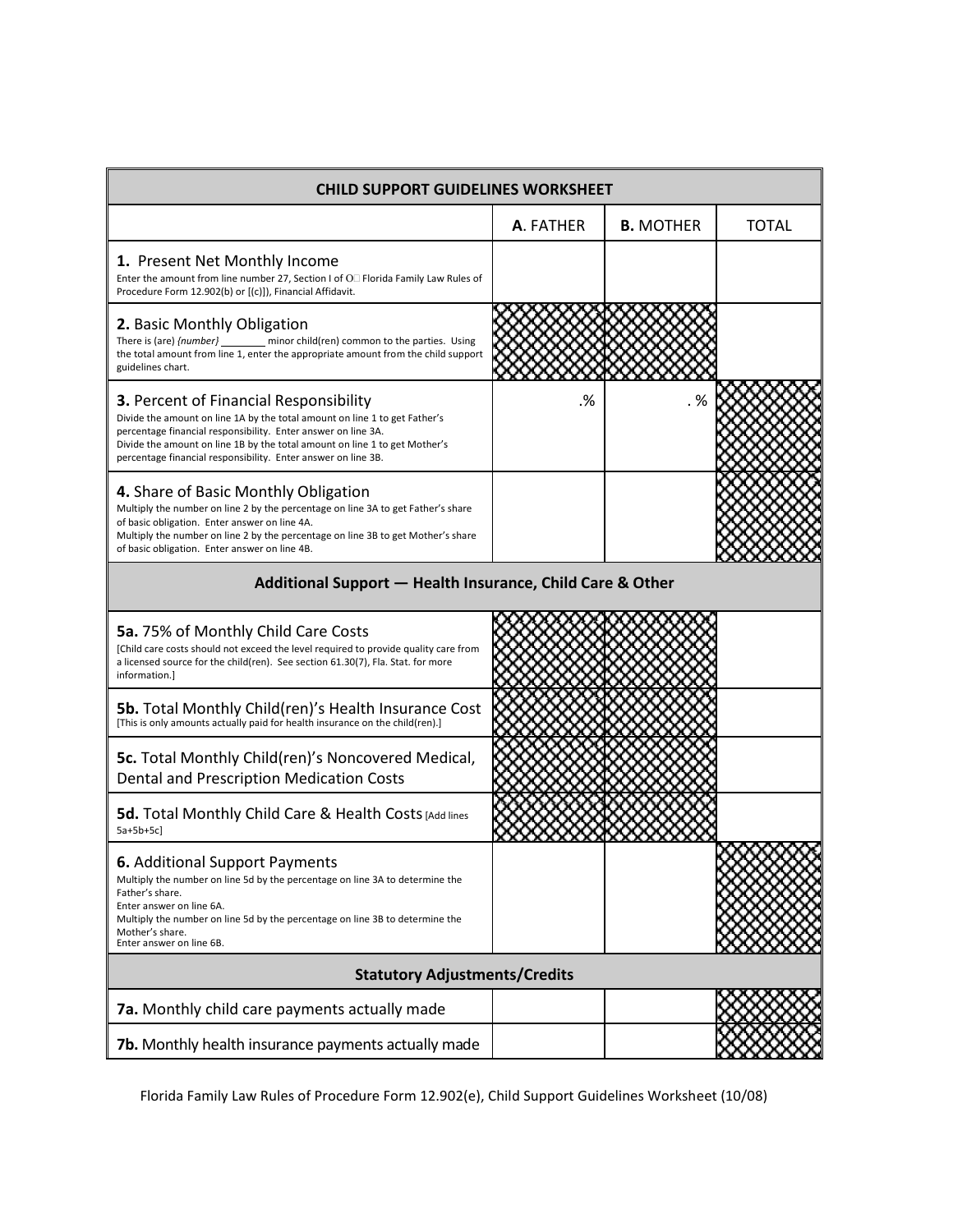| <b>CHILD SUPPORT GUIDELINES WORKSHEET</b>                                                                                                                                                                                                                                                                                                                                                                                    |           |                  |              |  |  |  |
|------------------------------------------------------------------------------------------------------------------------------------------------------------------------------------------------------------------------------------------------------------------------------------------------------------------------------------------------------------------------------------------------------------------------------|-----------|------------------|--------------|--|--|--|
| 7c. Other payments/credits actually made for any<br>noncovered medical, dental and prescription<br>medication expenses of the child(ren) not ordered<br>to be separately paid on a percentage basis. [See § 61.30<br>(8), Florida Statutes]                                                                                                                                                                                  |           |                  |              |  |  |  |
| 8. Total Support Payments actually made [Add 7a through 7c]                                                                                                                                                                                                                                                                                                                                                                  |           |                  |              |  |  |  |
| 9. MINIMUM CHILD SUPPORT OBLIGATION FOR<br><b>EACH PARENT</b> [Line 4 plus line 6; minus line 8]                                                                                                                                                                                                                                                                                                                             |           |                  |              |  |  |  |
| Substantial Time-Sharing (GROSS UP METHOD) If each parent exercises time-sharing at least 40<br>percent of the overnights in the year (146 overnights in the year), complete Nos. 10 through 21                                                                                                                                                                                                                              |           |                  |              |  |  |  |
|                                                                                                                                                                                                                                                                                                                                                                                                                              | A. FATHER | <b>B. MOTHER</b> | <b>TOTAL</b> |  |  |  |
| 10. Basic Monthly Obligation x 150% [Multiply line 2 by 1.5]                                                                                                                                                                                                                                                                                                                                                                 |           |                  |              |  |  |  |
| 11. Increased Basic Obligation for each parent<br>Multiply the number on line 10 by the percentage on line 3A to determine the<br>Father's share.<br>Enter answer on line 11A.<br>Multiply the number on line 10 by the percentage on line 3B to determine the<br>Mother's share.<br>Enter answer on line 11B.                                                                                                               |           |                  |              |  |  |  |
| 12. Percentage of overnight stays with each parent<br>The child(ren) spend(s) overnight stays with the father each year. Using the<br>number on the above line, multiply it by 100 and divide by 365. Enter this number<br>on line 12A.<br>The child(ren) spend(s) overnight stays with the mother each year. Using the<br>number on the above line, multiply it by 100 and divide by 365. Enter this number<br>on line 12B. | %         |                  |              |  |  |  |
| 13. Parent's support multiplied by other Parent's                                                                                                                                                                                                                                                                                                                                                                            |           |                  |              |  |  |  |
| percentage of overnights [Multiply line 11A by line 12B. Enter this<br>number in 13A. Multiply line 11B by line 12A. Enter this number in 13B.]                                                                                                                                                                                                                                                                              |           |                  |              |  |  |  |
| Additional Support - Health Insurance, Child Care & Other                                                                                                                                                                                                                                                                                                                                                                    |           |                  |              |  |  |  |
| 14a. Total Monthly Child Care Costs<br>[Child care costs should not exceed the level required to provide quality care from a<br>licensed source for the child(ren). See section 61.30(7), Fla. Stat. for more information.]                                                                                                                                                                                                  |           |                  |              |  |  |  |
| 14b. Total Monthly Child(ren)'s Health Insurance Cost<br>[This is only amounts actually paid for health insurance on the child(ren).]                                                                                                                                                                                                                                                                                        |           |                  |              |  |  |  |
| 14c. Total Monthly Child(ren)'s Noncovered Medical,<br>Dental and Prescription Medication Costs                                                                                                                                                                                                                                                                                                                              |           |                  |              |  |  |  |
| 14d. Total Monthly Child Care & Health Costs [Add lines<br>14a+14b+14c]                                                                                                                                                                                                                                                                                                                                                      |           |                  |              |  |  |  |
| 15. Additional Support Payments<br>Multiply the number on line 14d by the percentage on line 3A to determine the<br>Father's share.<br>Enter answer on line 15A.<br>Multiply the number on line 14d by the percentage on line 3B to determine the<br>Mother's share.<br>Enter answer on line 15B.                                                                                                                            |           |                  |              |  |  |  |
| <b>Statutory Adjustments/Credits</b>                                                                                                                                                                                                                                                                                                                                                                                         |           |                  |              |  |  |  |
| 16a. Monthly child care payments actually made                                                                                                                                                                                                                                                                                                                                                                               |           |                  |              |  |  |  |